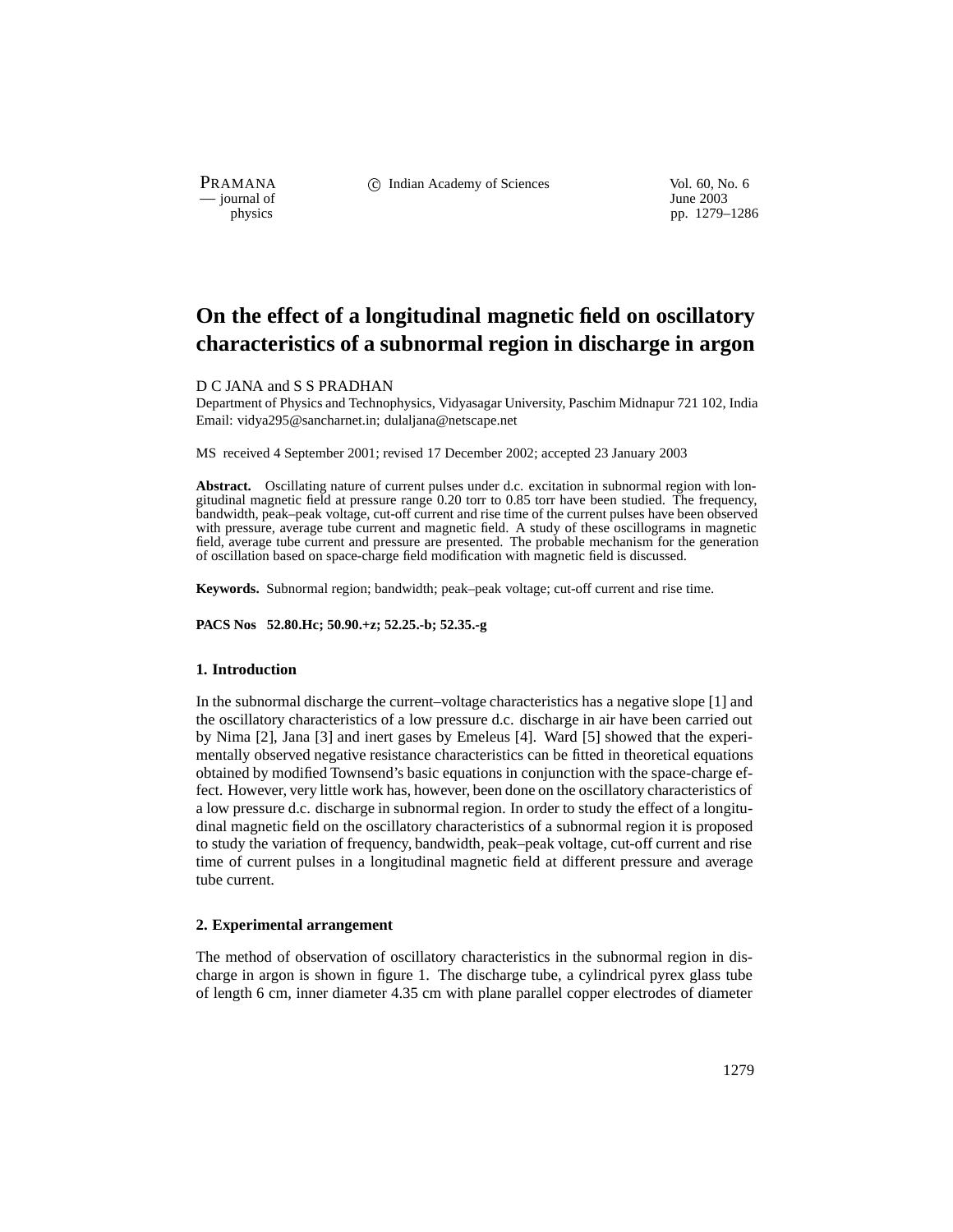*D C Jana and S S Pradhan*



Figure 1. Circuit diagram for oscillations studies.

3.7 cm, gap 1.8 cm was thoroughly cleaned and properly aged for the purpose. The ballastic resistor 0.97 M $\Omega$  limited the average tube current and kept the HV unit within its current capacity. A 1 K $\Omega$  potential divider was connected between the discharge tube and earth to provide a signal to the oscilloscope (60 MHz digital storage, PM 3350, Phillips). A current meter (sensitivity  $\pm 0.25 \mu A$ ) was connected to measure the average tube current, cut-off current in the circuit. The tube is placed within the pole pieces of 7.0 cm diameter of an electromagnet so that the lines of force are parallel to the axis of the discharge tube.

The electromagnet is energized by a stabilized power and the magnetic field has been measured by an accurately calibrated gauss meter (sensitivity 2%). The pressures of the gas were measured by a calibrated Mcleod gauge (sensitivity 0.05 torr). Spectroscopically pure argon was supplied by the British Oxygen Company.

#### **3. Results and discussion**

In the subnormal region, the discharge consists of current pulses or number of oscillations. Figure 1 shows the system used to measure the parameters of the oscillations. The oscillograms of current pulses with zero and finite longitudinal magnetic field, pressure and average tube current are shown in figures 2–4.

Figure 2 shows at fixed pressure 0.35 torr and average tube current  $30 \mu A$ , the frequency as well as bandwidth increases but peak–peak voltage decreases with increase in magnetic field between 0 and 1850 G. The results are shown in table 1 for a constant current of 50  $\mu$ A. In case of the longitudinal magnetic field the axial electric field and electron temperature decrease whereas the radial electron density increases and the discharge current gradually increases within a lower magnetic field and finally assumes a constant value [6]. It is known that for a fixed voltage the mobility of the positive ions along the magnetic field increases with magnetic field.

Therefore, the transit time goes no decreasing with increasing magnetic field. In fact from figure 5 it can be seen that the frequency is directly proportional to the magnetic field.

1280 *Pramana – J. Phys.,* **Vol. 60, No. 6, June 2003**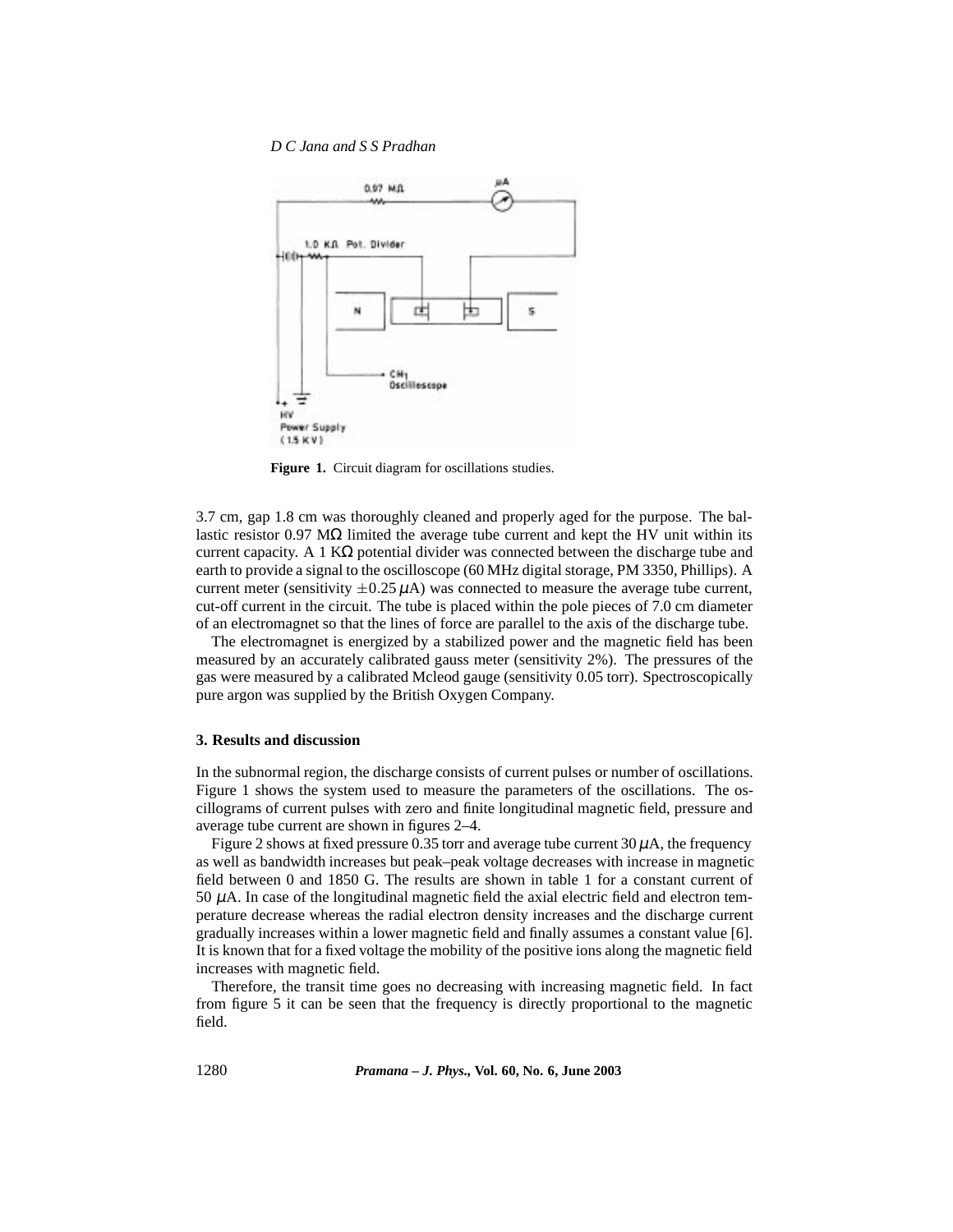

1480 G and (**e**) 1850 G.

*Oscillatory characteristics of a subnormal region in argon*

with magnetic field. Oscillograms showing the increase in frequency and width with increase in magnetic field. The same base  $(20 \mu s/div)$ and sensitivity (0.1 V/div). Constant magnetic field (*H*): (**a**) 0 G, (**b**) 738 G, (**c**) 1110 G, (**d**) **Figure 3.** Oscillations of the current pulses with pressure. Oscillograms showing the increase in frequency, width and rise time with decrease in pressure. The same base  $(20 \mu s/div)$ and sensitivity (0.2 V/div). Constant pressure (*P*): (**a**) 0.525 torr, (**b**) 0.475 torr, (**c**) 0.400 torr, (**d**) 0.350 torr, (**e**) 0.300 torr and (**f**) 0.250 torr.

Figure 3 shows that at fixed average tube current 50  $\mu$ A and magnetic field 18 G the frequency, bandwidth, rise time increase and peak–peak voltage decreases with the decrease of pressure between 0.525 torr and 0.250 torr. The results are entered in table 2 for a constant current of 75  $\mu$ A. At a fixed voltage the mobility of the positive ions decreases as the pressure increases. As a result the transit time goes on increasing with increasing pressure. It can be represented by the relation

 $(a)$ 

 $(b)$ 

 $(c)$ 

 $(d)$ 

 $(e)$ 

 $(f)$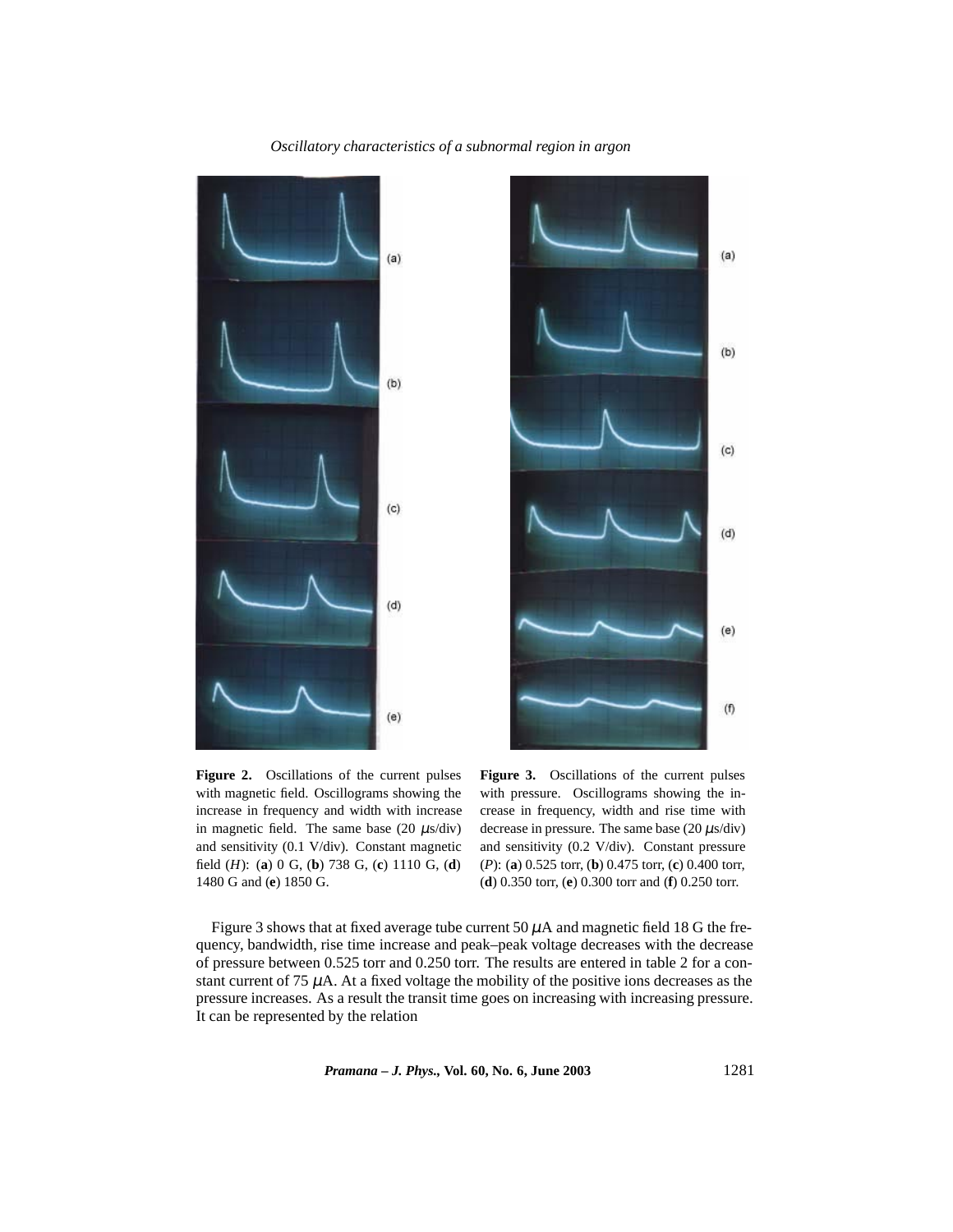# *D C Jana and S S Pradhan*

| Pressure $(P)$<br>(torr) | Average<br>tube current $(I)$<br>$(\mu A)$ | Magnetic<br>field $(H)$<br>(in Gauss) | Frequency $(f)$<br>(in kHz) | Width $(\omega)$<br>$(\mu s)$ | Peak-peak<br>voltage $V_{\rm pp}$<br>(in V) | Rise time<br><i>t</i> -rise $(\mu s)$ |
|--------------------------|--------------------------------------------|---------------------------------------|-----------------------------|-------------------------------|---------------------------------------------|---------------------------------------|
|                          |                                            | $\Omega$                              | 10.8                        | 5.0                           | 455                                         | 6                                     |
|                          |                                            | 18                                    | 11.0                        | 5.1                           | 450                                         | 6                                     |
| 0.35                     | 50                                         | 150                                   | 11.2                        | 5.3                           | 438                                         | 6                                     |
|                          |                                            | 300                                   | 11.6                        | 5.7                           | 426                                         | 6                                     |
|                          |                                            | 450                                   | 12.1                        | 6.2                           | 412                                         | 6                                     |
|                          |                                            | 600                                   | 12.8                        | 6.5                           | 390                                         | 6                                     |

**Table 1.** Data of the oscillation parameters with magnetic field.

| Magnetic<br>field $(H)$<br>(in Gauss) | Average<br>tube current $(I)$<br>$(\mu A)$ | Pressure $(P)$<br>(torr) | Frequency $(f)$<br>(in kHz) | Width $(\omega)$<br>$(\mu s)$ | Peak–peak<br>voltage $V_{\rm pp}$<br>(in V) | Rise time<br><i>t</i> -rise $(\mu s)$ |
|---------------------------------------|--------------------------------------------|--------------------------|-----------------------------|-------------------------------|---------------------------------------------|---------------------------------------|
|                                       |                                            | 0.525                    | 10.7                        | 4.0                           | 560                                         | 3.0                                   |
|                                       |                                            | 0.457                    | 11.3                        | 4.2                           | 520                                         | 3.2                                   |
| 18                                    | 75                                         | 0.400                    | 11.9                        | 4.5                           | 404                                         | 3.7                                   |
|                                       |                                            | 0.350                    | 12.2                        | 5.4                           | 372                                         | 4.0                                   |
|                                       |                                            | 0.300                    | 12.6                        | 6.8                           | 208                                         | 4.2                                   |
|                                       |                                            | 0.250                    | 14.0                        | 7.2                           | 136                                         | 4.5                                   |

| Pressure $(P)$<br>(torr) | Magnetic<br>field $(H)$<br>(in Gauss) | Average<br>tube current $(I)$<br>$(\mu A)$ | Frequency $(f)$<br>(in kHz) | Width $(\omega)$<br>$(\mu s)$ | Peak–peak<br>voltage $V_{\rm pp}$<br>(in V) | Rise time<br><i>t</i> -rise $(\mu s)$ |
|--------------------------|---------------------------------------|--------------------------------------------|-----------------------------|-------------------------------|---------------------------------------------|---------------------------------------|
|                          |                                       | 10                                         | 6.73                        | 8.75                          | 144                                         | 3.5                                   |
|                          |                                       | 20                                         | 7.21                        | 8.50                          | 188                                         | 3.5                                   |
| 0.325                    | 300                                   | 40                                         | 8.33                        | 8.00                          | 196                                         | 3.5                                   |
|                          |                                       | 60                                         | 10.0                        | 7.75                          | 208                                         | 3.5                                   |
|                          |                                       | 80                                         | 10.6                        | 7.50                          | 216                                         | 3.5                                   |
|                          |                                       | 100                                        | 11.2                        | 6.75                          | 240                                         | 3.5                                   |

**Table 3.** Data of the oscillation parameters with average tube current.

 $f = [1/\mu p + C]^{1/2},$ 

that the frequency is directly proportional to the reciprocal of the square root of the pressure, where  $\mu$  is the mobility and hence the current,  $p$  (torr) is the pressure and  $C$  is a constant.

Figure 4 shows that at fixed pressure 0.325 torr and magnetic field 150 G, the frequency, peak–peak voltage increase and bandwidth decrease with change of average tube current between 10  $\mu$ A and 100  $\mu$ A. The results are entered in table 3 for a constant magnetic field of 300 G.

1282 *Pramana – J. Phys.,* **Vol. 60, No. 6, June 2003**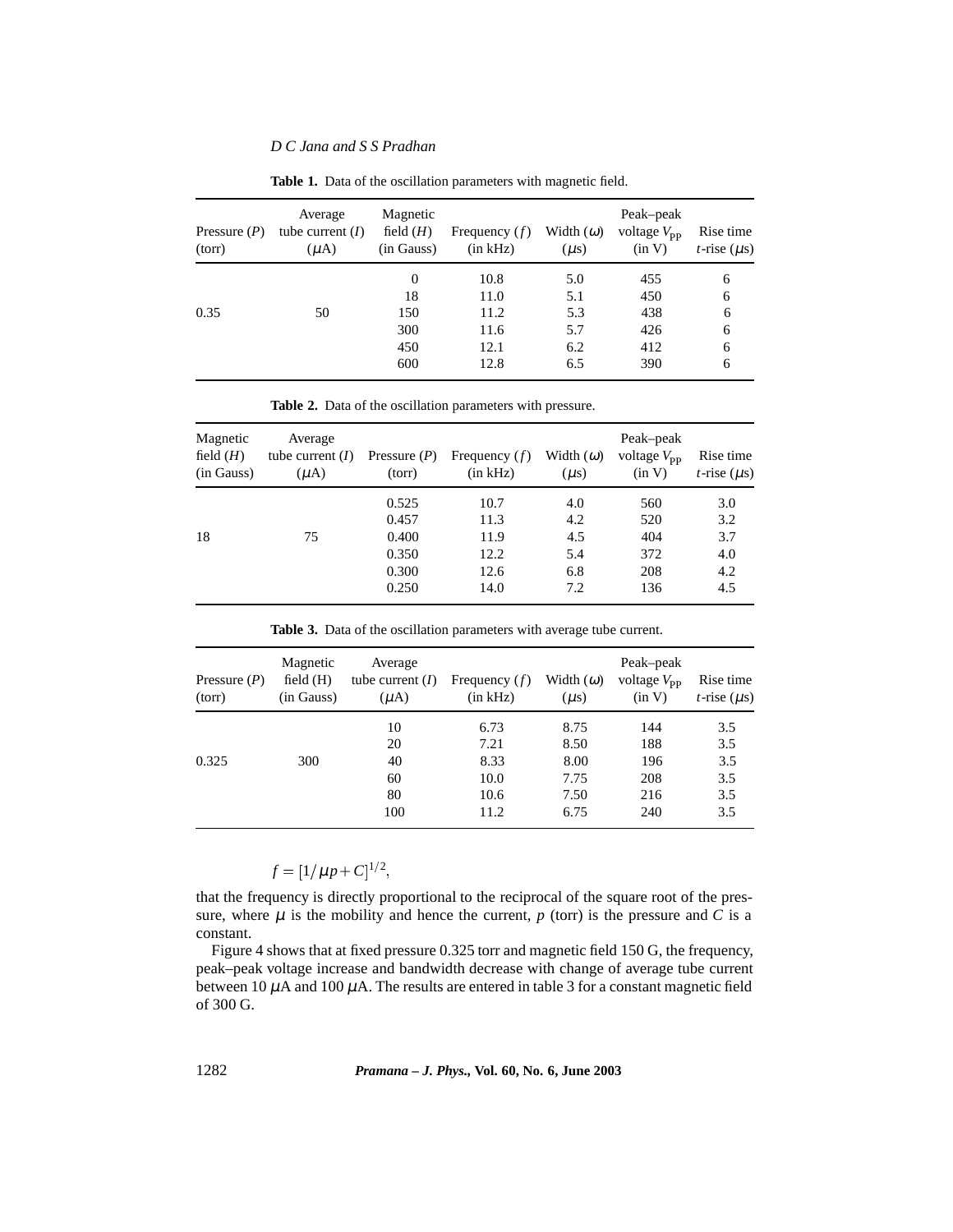*Oscillatory characteristics of a subnormal region in argon*



**Figure 4.** Oscillations of the current pulses with average tube current. Oscillograms showing the increase in frequency, peak–peak voltage, decrease in width with average tube current. The same base (50  $\mu$ s/div) and sensitivity (0.2 V/div). Average tube current (*I*): (**a**) 10 µA, (**b**) 20 µA, (**c**) 46 µA, (**d**) 80 µA and (**e**) 100 µA.

The mechanism for the production of pulses involves [7] rapid ionization in the cathode region and the formation of a steep potential gradient relative to the positive column. The velocities of the positive ions change as they cross the negative glow while entering the cathode dark space. Therefore fluctuations in the discharge current occur with a frequency corresponding to the total time involved in the process, which largely depends on the movement and collision of positive ions. The increase in field in the cathode region also results in reducing the transit time at the positive ions, thus increasing the frequency with higher discharge current.

*Pramana – J. Phys.,* **Vol. 60, No. 6, June 2003** 1283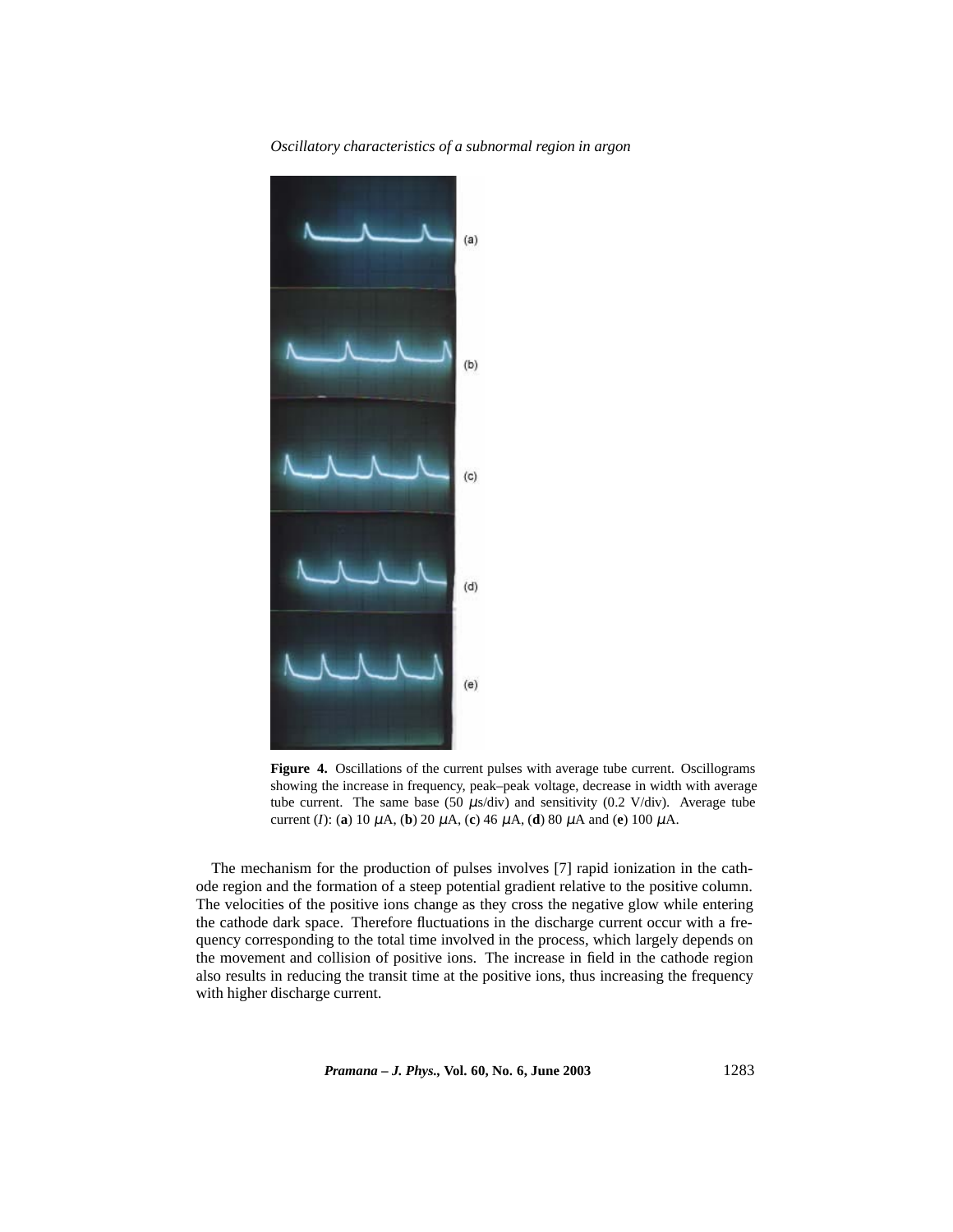*D C Jana and S S Pradhan*



**Figure 5.** Variation of frequency with magnetic field with fixed pressure (*P*): 0.35 torr and average tube current  $(I)$ : 50  $\mu$ A.



**Figure 6.** Power spectra of the ionization fluctuation with frequency, at  $P = 0.35$  torr and (I)  $H = 0$  G, (II)  $H = 150$  G, (III)  $H = 300$  G.



**Figure 7.** Variation of power with frequency at (*P*): 0.35 torr and (I)  $H = 0$  G, (II)  $H = 150$  G, (III)  $H = 300$  G.

Figure 6 shows the power spectrum of the ionization fluctuations with frequency which appeared with magnetic field off and on at pressure 0.35 torr.

1284 *Pramana – J. Phys.,* **Vol. 60, No. 6, June 2003**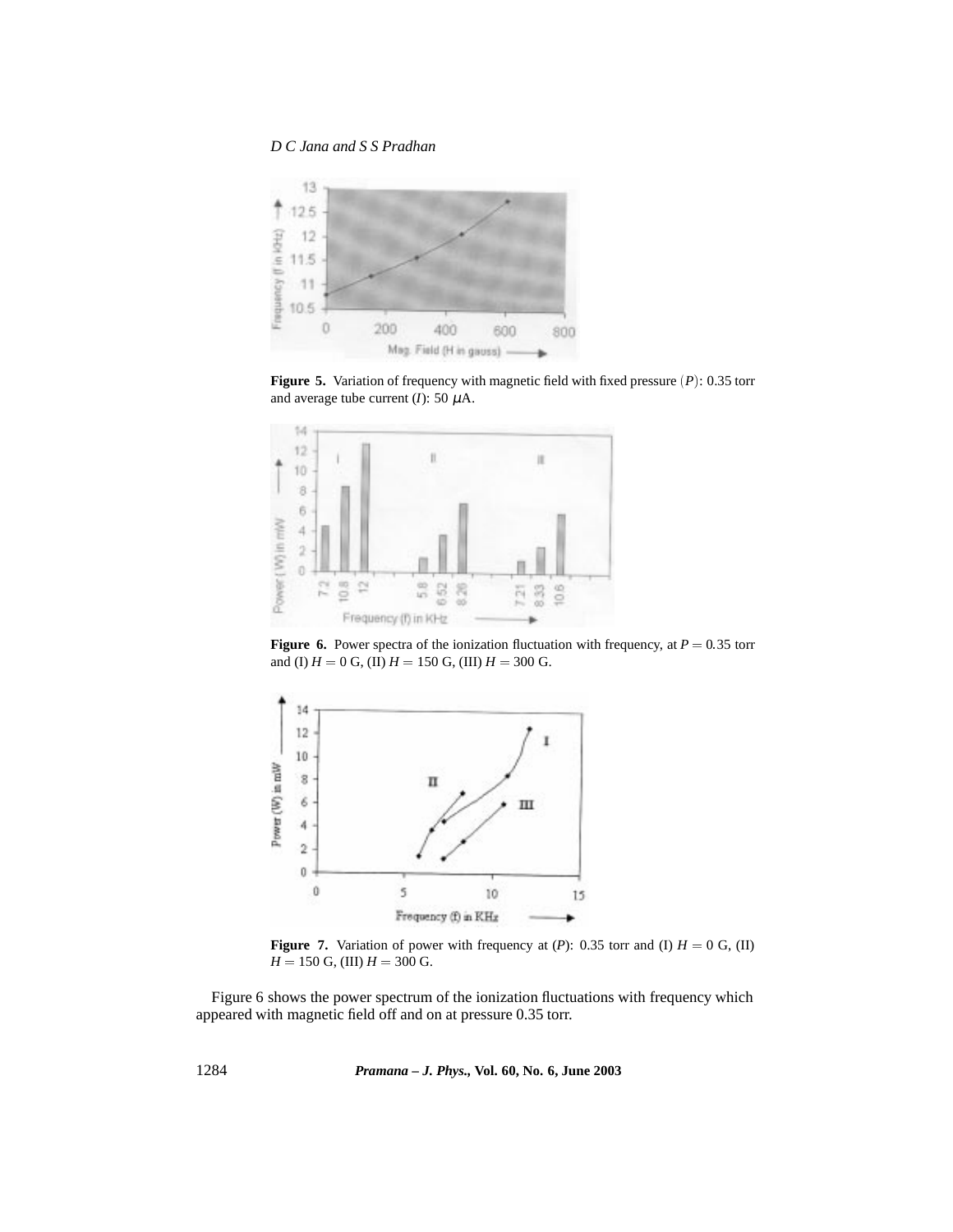*Oscillatory characteristics of a subnormal region in argon*



**Figure 8.** Change of cut-off current with magnetic field (0 and 1850 G) at constant pressure (*P*): (I) 0.50 torr, (II) 0.70 torr and (III) 0.85 torr.

**Table 4.** Comparison between the data's of the oscillation parameters with zero and finite magnetic field at constant pressure (*P*): 0.35 torr.

| Magnetic<br>field $(H)$<br>(G) | $Cut-off$<br>current $(I_c)$<br>$(\mu A)$ | Frequency $(f)$<br>(kHz) | Bandwidth $(\omega)$<br>$(\mu s)$ | Peak-peak<br>voltage $(V_{\text{pp}})$<br>(in V) | Rise time<br>$t$ -rise<br>$(\mu s)$ |
|--------------------------------|-------------------------------------------|--------------------------|-----------------------------------|--------------------------------------------------|-------------------------------------|
| $\Omega$                       | 250                                       | 12.00                    | 5.10                              | 484                                              | 6.00                                |
| 450                            | 260                                       | 13.40                    | 6.70                              | 436                                              | 6.00                                |

When the current is increased the wave form changes gradually and at the same time the period *T* of fundamental modes decreases. The corresponding frequency varies with  $V * I$ (power) or *I*, since in the region under consideration the product of  $V * I$  is a linear function at *I*.

Figure 7 shows the variation of power with frequency at fixed pressure 0.35 torr, with or without magnetic field.

Figure 8 gives the change of cut-off current with magnetic field at constant pressures of 0.5, 0.7 and 0.85 torr on the fundamental modes. The nature of the curve is the same for all the pressures shown and gradually rises at the cut-off current with the magnetic field attaining a maximum and then decreases, always shifting to higher magnetic field at a particular value of the same, when the pressure is increased.

In summary, comparison between the data's of the oscillation parameters in zero and finite magnetic field for a constant pressure of 0.35 torr are shown in table 4.

#### **4. Conclusion**

It is observed that the frequency, bandwidth of the current pulses and cut-off current are functions of magnetic field, pressure and average tube current. A qualitative explanation has been provided for the variation of the frequency, bandwidth, peak–peak voltage, cut-off

*Pramana – J. Phys.,* **Vol. 60, No. 6, June 2003** 1285